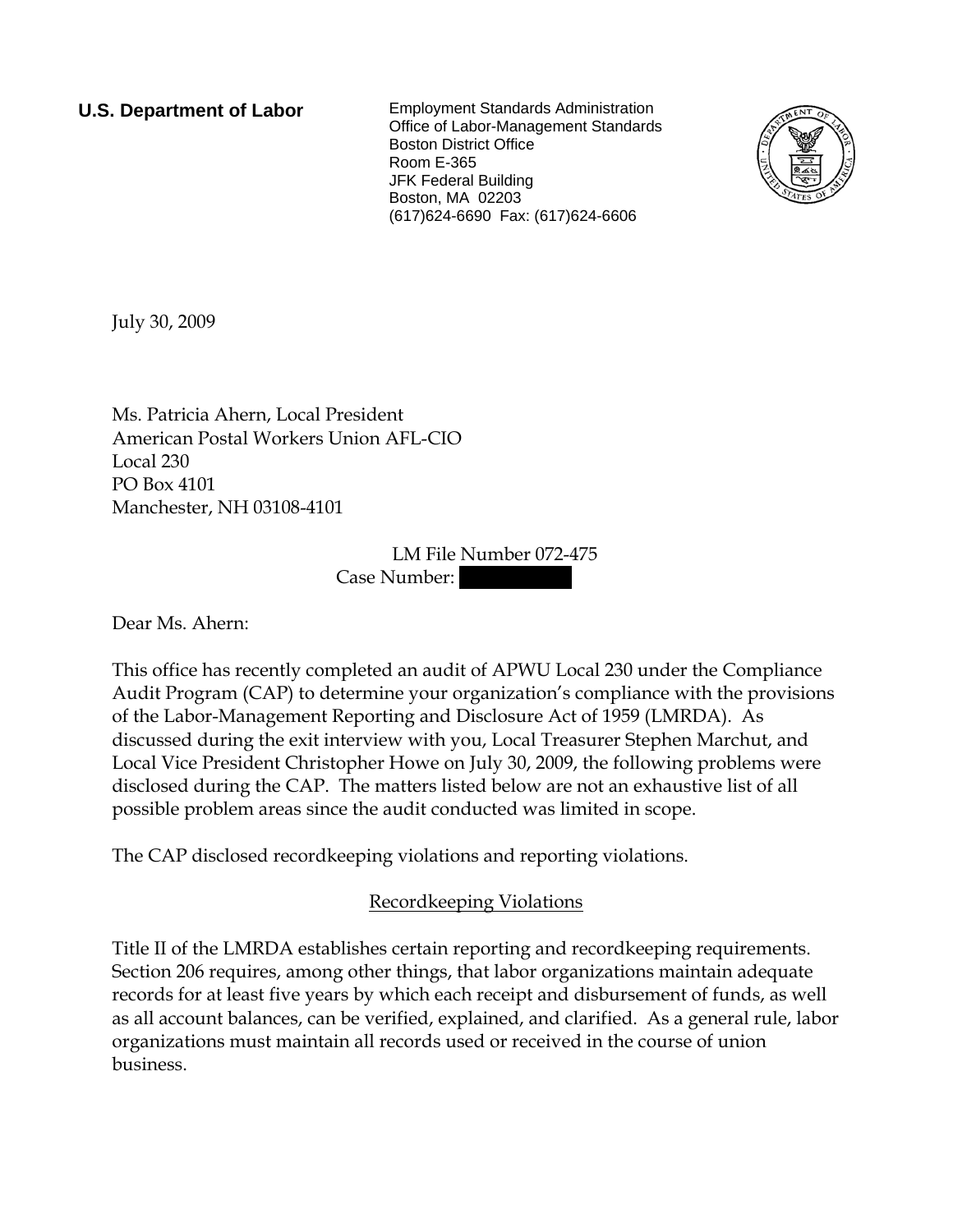Ms. Patricia Ahern July 30, 2009 Page 2 of 3

For disbursements, this includes not only original bills, invoices, receipts, vouchers, and applicable resolutions, but also documentation showing the nature of the union business requiring the disbursement, the goods or services received, and the identity of the recipient(s) of the goods or services. In most instances, this documentation requirement can be satisfied with a sufficiently descriptive expense receipt or invoice. If an expense receipt is not sufficiently descriptive, a union officer or employee should write a note on it providing the additional information. For money it receives, the labor organization must keep at least one record showing the date, amount, purpose, and source of that money. The labor organization must also retain bank records for all accounts.

The audit of Local 230's 2008 records revealed the following recordkeeping violations:

1. General Expenses

Local 230 did not retain adequate documentation for at least \$800 in local expenses during the audit period. These expenses included donations made by the local and expenses for the local's holiday party. As previously noted above, labor organizations must retain adequate documentation to sufficiently fulfill the recordkeeping requirements of LMRDA Section 206.

## 2. Receipt Dates not Recorded

Entries in Local 230's receipts journal reflect the date the union deposited money, but not the date money was received. Union receipts records must show the date of receipt. The date of receipt is required to verify, explain, or clarify amounts required to be reported in Statement B (Receipts and Disbursements) of the LM-2. The LM-2 instructions for Statement B state that the labor organization must record receipts when it actually receives money and disbursements when it actually pays out money. Failure to record the date money was received could result in the union reporting some receipts for a different year than when it actually received them.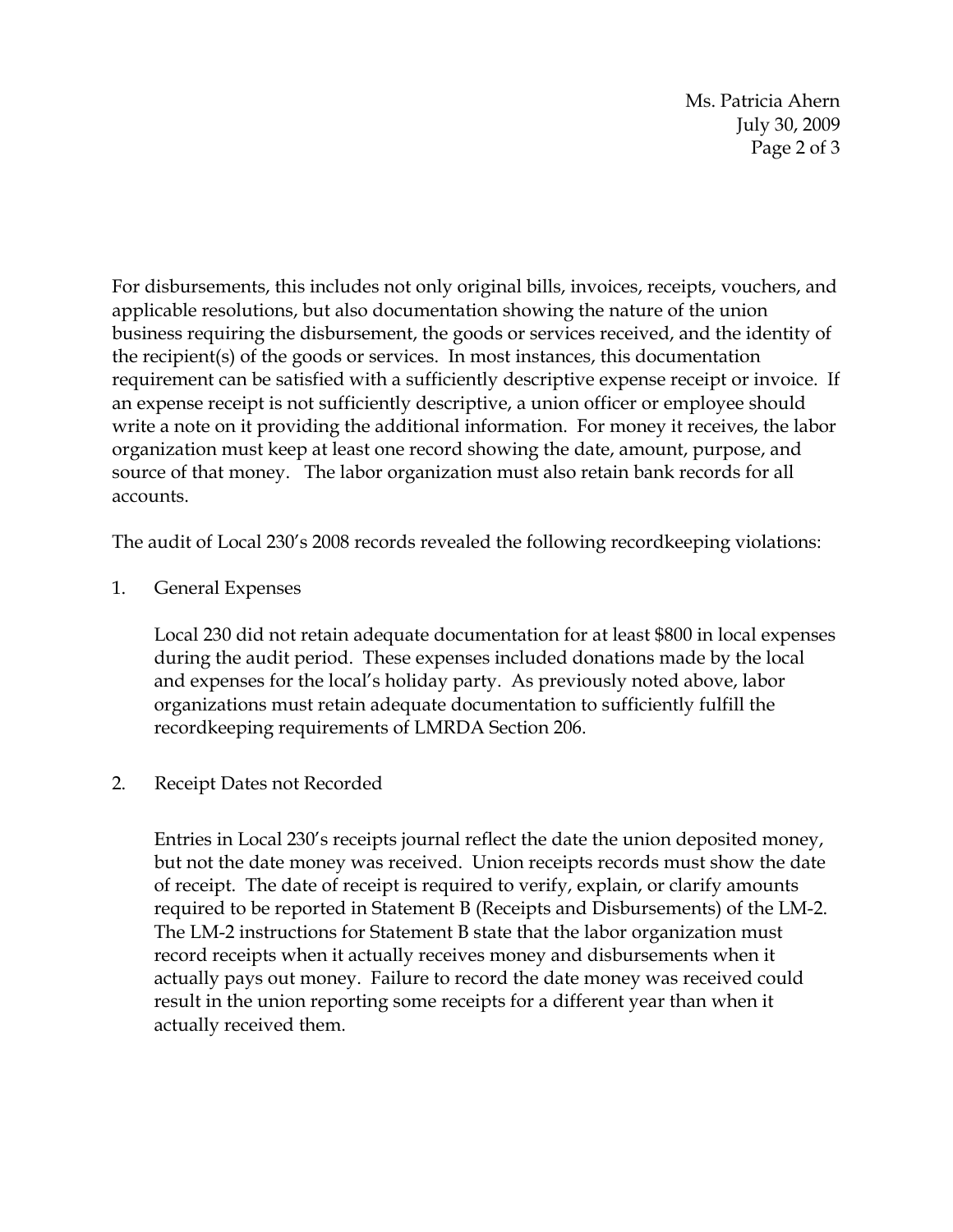Ms. Patricia Ahern July 30, 2009 Page 3 of 3

Based on your assurance that Local 230 will retain adequate documentation in the future, OLMS will take no further enforcement action at this time regarding the above violations.

## Reporting Violations

The audit disclosed a violation of LMRDA Section 201(b), which requires labor organizations to file annual financial reports accurately disclosing their financial condition and operations. The Labor Organization Annual Report (Form LM-2) filed by Local 230 for fiscal year ending December 31, 2008, was deficient in that:

Failure to Report Receipts and Disbursements

Local 230 did not report at least \$920 in local receipts and at least \$1,120 in local disbursements in Statement B of the local's LM-2 filed for the fiscal year ending December 31, 2008. The Statement B instructions state that receipts must be recorded when money is actually received by the labor organization and disbursements must be recorded when money is actually paid out by the labor organization.

I am not requiring that Local 230 file an amended LM report for 2008 to correct the deficient items, but Local 230 has agreed to properly report the deficient items on all future reports it files with OLMS.

I want to extend my personal appreciation to APWU Local 230 for the cooperation and courtesy extended during this compliance audit. I strongly recommend that you make sure this letter and the compliance assistance materials provided to you are passed on to future officers. If we can provide any additional assistance, please do not hesitate to call.

Sincerely,

Mark Letizi District Director